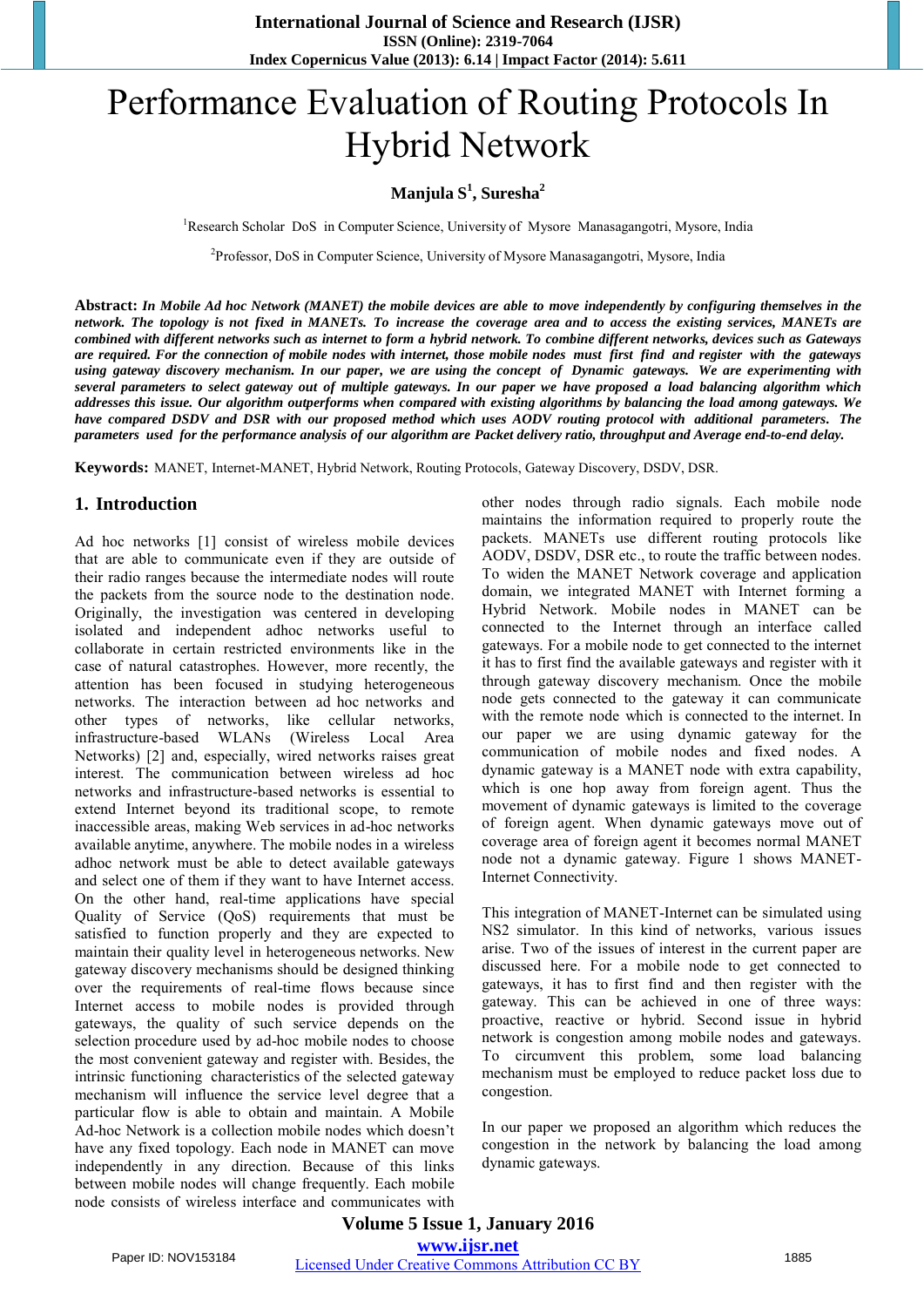

**Figure 1:** MANET-Internet Connectivity

#### **2. Related Work**

In this section we discuss briefly on the existing work done on integrated Internet-MANET.

- For hybrid networks various architectures are present in the literature. Internet Access for Mobile Ad-hoc Network is described in [4].
- A study on combining MANET with Internet is described in [8].
- In [3] a review of various types of routing protocol such as Proactive, Reactive and Hybrid has been given.
- The traditional gateway discovery mechanisms are described and simulated in [4].
- Study of different types of mobility models are present in the literature. A survey of mobility models simulated in our paper is described in [6].
- The concept of gateway load balancing is addressed by various authors in the literature. In [9], a review of existing gateway load balancing strategies is covered.
- In [10] maximal source coverage algorithm is used to dynamically adjust the proactive zone of the Integrated Internet-MANET. This was the first
- attempt to address the issue of adaptive gateway discovery.
- The issue of path load balanced routing was discussed and presented in [11]. In [12], an optimized version of the approach presented in [11] was discussed.
- In [13], a novel method of adaptive gateway discovery was discussed which worked in a distributed mode.
- In [10] and [13], adaptive gateway discovery mechanisms were presented which used the fuzzy logic concepts to adapt the gateway discovery according to various parameters.
- The concept of dynamic gateways is studied and implemented in [13].

## **3. Routing Protocols**

A routing protocol indicates how routers in a network communicate with each other and report changes. It uses software and algorithms to determine optimal path and perform data transfer between network nodes. MANET routing protocols are classified into 3 types:

#### *Proactive*

Proactive routing protocols are also called as Table Driven routing protocol because they have to maintain routing information of the nodes in a table. Each node in proactive routing protocol maintains such table containing routing information so that data can be transferred to the destination. Each entry in the table contains information such as cost of the route to be followed and next hop to reach a node. Proactive routing protocols are not recommended for large networks, since it is difficult to maintain table entries for large network. Example of proactive protocol is DSDV (Destination Sequenced Distance Vector).

#### *Reactive*

Reactive routing protocols are also called as On Demand routing protocols because in reactive routing protocol routes are established only on demand. In this protocol when a source wants to communicate with the destination, it starts a route discovery mechanism to find an optimal path to the required destination. Here, the routes are created on demand by broadcasting Route Request packets. Example of Reactive protocol is AODV (Ad hoc on demand Distance Vector), AOMDV (Ad hoc on demand Multipath Distance Vector), DSR (Dynamic Source Routing) etc.

#### *Hybrid*

Hybrid routing protocol is a combination of both Proactive and Reactive routing protocol. Hybrid protocol was proposed to reduce the routing overhead caused by proactive protocol and also to reduce the latency caused by route discovery in reactive protocol. Example of hybrid protocol is ZRP (Zone Routing Protocol) and TORA (Temporarily Ordered Routing Algorithm).

### **4. Gateway Discovery**

A Mobile node which wants to communicate with a wired node which is connected to an internet first needs to find the available gateways through gateway discovery mechanism and then gets connected to it. There are different ways to facilitate this interconnection, which are discussed in the literature [2]. There are three type of gateway discoveries which are briefly explained below.

#### **Proactive Gateway Discovery**

In this approach, the gateway discovery mechanism is initiated by the gateway itself by periodically broadcasting gateway advertisement messages (GW\_ADV). The advertisement intervals should be set in such a way that network is not flooded with unnecessary GW\_ADV message. Only those nodes within the transmission range of gateway receive the GW\_ADV message. And the nodes outside the transmission range of gateway do not receive GW\_ADV message. A mobile node which wants to communicate with the wired node which is connected to the internet sends a reply to the GW\_ADV message and gets connected to the gateway. All the traffic from the source node is routed to the destination through gateway to which it is connected.

**Volume 5 Issue 1, January 2016 www.ijsr.net** Paper ID: NOV153184 Licensed Under Creative Commons Attribution CC BY 1886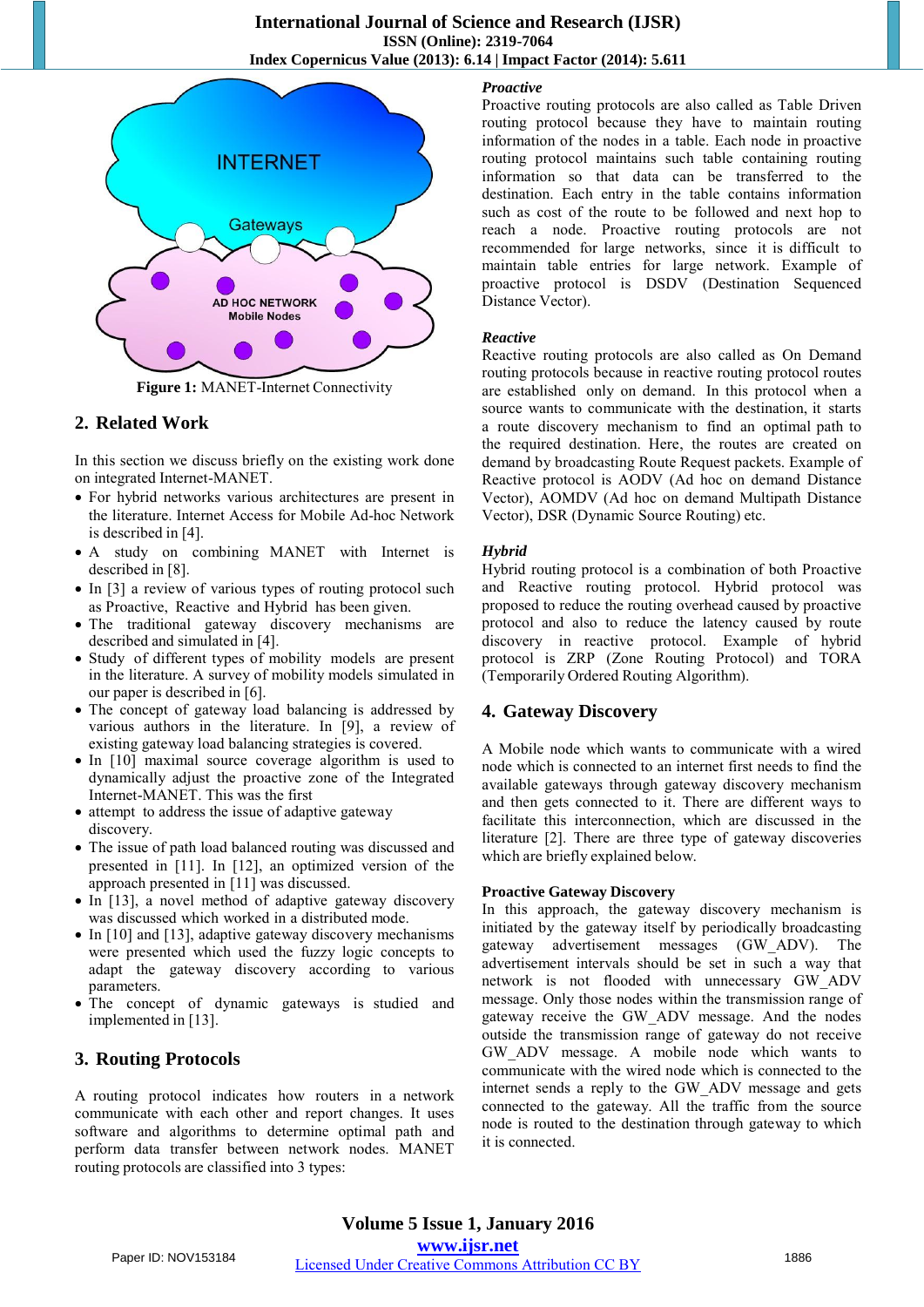#### **Reactive Gateway Discovery**

This approach is the opposite of Proactive gateway discovery. GW\_ADV messages are not periodically broadcasted in Reactive gateway discovery. Here the mobile node which wants to communicate with the internet initiates gateway discovery mechanism by broadcasting a gateway solicitation (GW\_SOL) message. When a gateway receives this GW\_SOL message it replies with GW\_ADV message to the requesting mobile node.

#### **Hybrid Gateway Discovery**

This gateway discovery process combines both Proactive and Reactive gateway discovery forming a Hybrid gateway discovery Mechanism. To reduce the disadvantage of Proactive/Reactive Gateway Discovery both are combined. For mobile nodes within the range of gateway, proactive gateway discovery is used and for nodes outside the range of gateway, reactive gateway discovery is used[5].

## **5. Gateway Selection Schemes**

In the MANET to the Internet connectivity, the communication with external host requires the use of a MANET node acting as the Gateway that is not controlled by the telecommunication operator and the gateway can freely move. Single gateway or multi- gateway is supported and must be selected carefully since the gateway is end of MANET route to the internet. The method of selecting the node to operate as gateway as well as the treatment associated to its mobility is the main characteristics of this mechanism. The list of gateway selection schemes for MANET to Internet connectivity that was collected from several researches based on topics and mechanisms used during years from 2004 to present is considered. Various selection schemes are

- A. Hop Count Based Schemes
- B. Gateway Load Balancing Based Scheme
- C. Secured Gateway Based Scheme
- D. Path Quality Based Scheme
- E. Path Load Based Scheme
- F. Multi-Metrics Based schemes

# **6. Existing System**

A. Destination-Sequenced Distance-Vector Routing (DSDV) is a table-driven routing scheme for [ad hoc mobile networks](https://en.wikipedia.org/wiki/Mobile_ad_hoc_network)  based on the [Bellman–Ford algorithm. It](https://en.wikipedia.org/wiki/Bellman�) was developed by C. Perkins and P.Bhagwat in 1994. The main contribution of the algorithm was to solve the [routing loop problem. Eac](https://en.wikipedia.org/wiki/Routing_loop_problem)h entry in the routing table contains a sequence number, the sequence numbers are generally even if a link is present; else, an odd number is used. The number is generated by the destination, and the emitter needs to send out the next update with this number. Routing information is distributed between nodes by sending full dumps infrequently and smaller incremental updates more frequently.

If a router receives new information, then it uses the latest sequence number. If the sequence number is the same as the one already in the table, the route with the better metric is used. Stale entries are those entries that have not been updated for a while. Such entries as well as the routes using those nodes as next hops are deleted.

- Disadvantages of existing system:
- Always gateway node selection will be static.
- Not energy efficient.
- Not reliabile.

DSDV requires a regular update of its routing tables, which uses up battery power and a small amount of bandwidth even when the network is idle. Whenever the topology of the network changes, a new sequence number is necessary before the network re-converges; thus, DSDV is not suitable for highly dynamic or large scale networks. (As in all distance-vector protocols, this does not perturb traffic in regions of the network that are not concerned by the topology change.)

The disadvantage of this protocol is that the route maintenance mechanism does not locally repair a broken link. Stale route cache information could also randomly result in inconsistencies during the route reconstruction phase. The connection setup delay is higher than in tabledriven protocols. Even though the protocol performs well in static and low-mobility environments, the performance degrades rapidly with increasing mobility. Also, considerable routing overhead is involved due to the source- routing mechanism employed in DSR. This routing overhead is directly proportional to the path length.

B. Dynamic Source Routing (DSR) is a [routing protocol](https://en.wikipedia.org/wiki/Routing) for [wireless mesh networks. It](https://en.wikipedia.org/wiki/Wireless_mesh_network) is similar to [AODV](https://en.wikipedia.org/wiki/AODV) in that it forms a route on-demand when a transmitting node requests one. However, it uses source [routing in](https://en.wikipedia.org/wiki/Source_routing)stead of relying on the routing table at each intermediate device. Determining source routes requires accumulating the address of each device between the source and destination during route discovery. The accumulated path information is [cached by](https://en.wikipedia.org/wiki/Cache_(computing)) nodes processing the route discovery [packets. Th](https://en.wikipedia.org/wiki/Packet_(information_technology))e learned paths are used to route packets. To accomplish source routing, the routed packets contain the address of each device the packet will traverse. This may result in high overhead for long paths or large addresses, like [IPv6. To](https://en.wikipedia.org/wiki/IPv6) avoid using source routing, DSR optionally defines a flow id option that allows packets to be forwarded on a hop-by-hop basis.

This protocol is truly based on source routing whereby all the routing information is maintained (continually updated) at mobile nodes. It has only two major phases, which are Route Discovery and Route Maintenance. Route Reply would only be generated if the message has reached the intended destination node (route record which is initially contained in Route Request would be inserted into the Route Reply).

To return the Route Reply, the destination node must have a route to the source node. If the route is in the Destination Node's route cache, the route would be used. Otherwise, the node will reverse the route based on the route record in the Route Request message header (this requires that all links are symmetric). In the event of fatal transmission, the Route Maintenance Phase is initiated whereby the Route Error packets are generated at a node. The erroneous hop will be removed from the node's route cache; all routes containing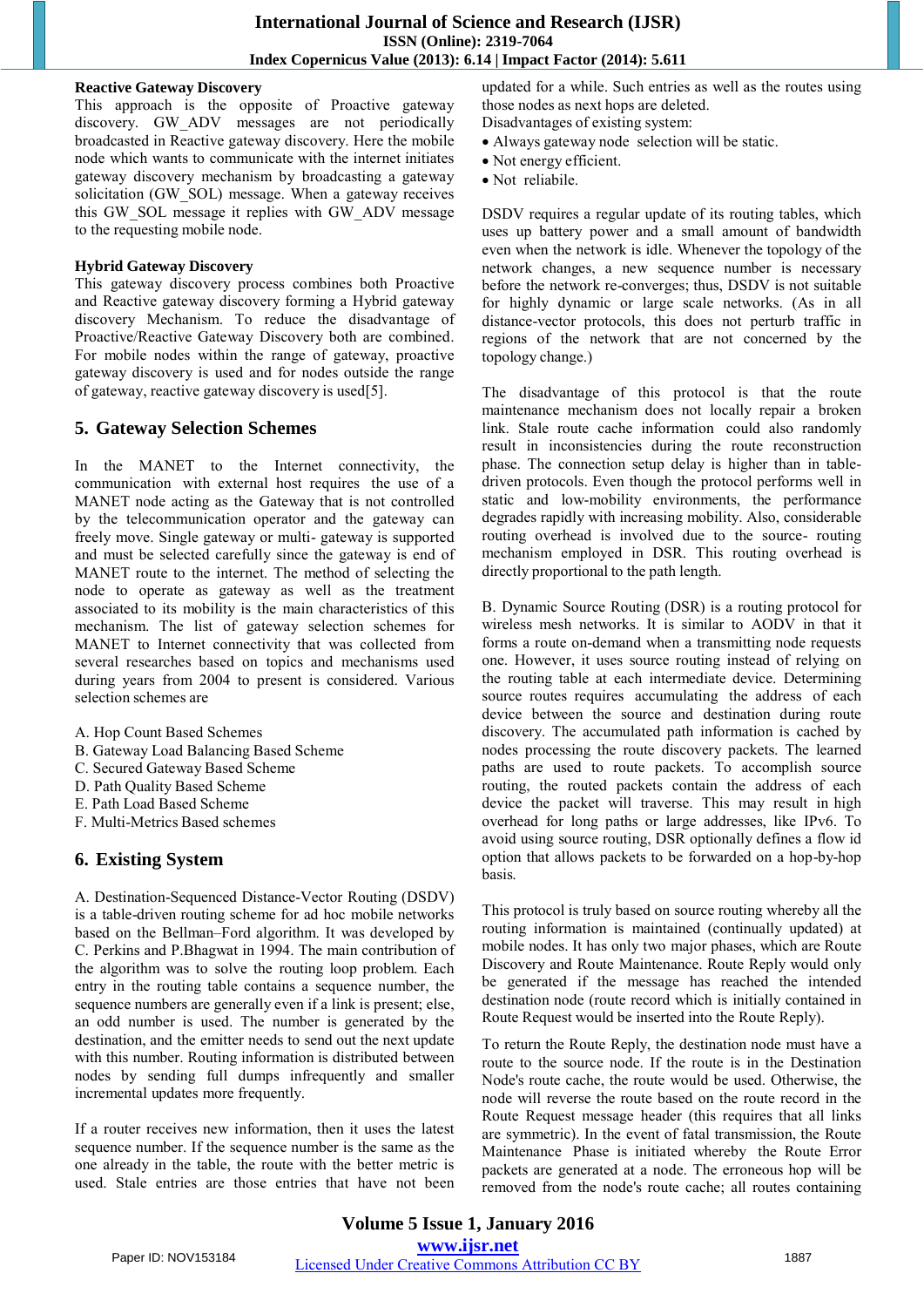the hop are truncated at that point. Again, the Route Discovery Phase is initiated to determine the most viable route.

# **7. Proposed System**

In our proposed system we have considered set of 18 mobile nodes, starting from initial position to respective position in the network.

The steps followed in our algorithm are :

**Step 1**.Initially all the mobile nodes are in static position in two groups.

**Step 2**.After some time they start to move randomly taking various positions. There is one internet host which is static.

**Step 3**. Distance to various mobile nodes from static host is calculated, that is one of the parameter to identify mobile node as a gateway.

**Step4**.Other added parameter are there to consider a particular mobile nodes as a gateway.

**Step 5**.The mobile nodes having high energy and highest packet delivery ratio and least distance from static wired host are identified as gateways.

**Step 6**.After the selection of the gateways depending upon these parameters, data transmission takes place between mobile nodes and gateways.

**Step 7**. After sometime transmission of data takes place between gateways and internet host.

**Step 8**. In this way communication between normal mobile nodes, gateways and internet host takes place.

The parameters used for selecting mobile nodes as gateways.

1. Packet Delivery Ratio : the ratio of the number of delivered data packet to the destination to the number of packets sent. This illustrates the level of delivered data to the destination which is given by the expression:

Number of packets received /  $\Sigma$  Number of packets sent [1] The greater value of packet delivery ratio means the better performance of the protocol.

2. Minimum Hop Distance: The Euclidean distance between points p and q is the length of the [line segment](https://en.wikipedia.org/wiki/Line_segment) connecting them. In Cartesian coordinates, if  $p = (p_1, p_2,..., p_n)$  and  $q =$  $(q_1, q_2,..., q_n)$  are two points i[n Euclidean n-space, th](https://en.wikipedia.org/wiki/Euclidean_space)en the distance (d) from p to q, or from q to p is given by  $d(p,q)$ . Very often, especially when measuring the distance in the plane, we use the formula for the [Euclidean distance.](http://www.cut-the-knot.org/do_you_know/far_near.shtml#euclidean)  [Acc](http://www.cut-the-knot.org/do_you_know/far_near.shtml#euclidean)ording to the Euclidean distance formula, the distance between two points in the plane with coordinates  $(x, y)$ and (a, b) is given by dist((x, y), (a, b)) =  $\sqrt{(x - a)^2 + (y - b)^2}$ [2] The position of a point in a Euclidean *n*-space is a [Euclidean vector. So](https://en.wikipedia.org/wiki/Euclidean_vector), p and q are Euclidean vectors, starting from the origin of the space, and their tips indicate two points. The [Euclidean norm, or](https://en.wikipedia.org/wiki/Euclidean_norm) Euclidean length, or magnitude of a vector measures the length of the vector.

A vector can be described as a directed line segment from the [origin of](https://en.wikipedia.org/wiki/Origin_%28mathematics%29) the Euclidean space (vector tail), to a point in that space (vector tip). If we consider that its length is actually the distance from its tail to its tip, it becomes clear that the Euclidean norm of a vector is just a special case of Euclidean distance: the Euclidean distance between its tail and its tip. The distance between points p and q may have a direction (e.g. from p to q), so it may be represented by another vector.In a three-dimensional space  $(n=3)$ , this is an arrow from p to q, which can be also regarded as the position of q relative to p. It may be also called [a displacement](https://en.wikipedia.org/wiki/Displacement_%28vector%29)  [ve](https://en.wikipedia.org/wiki/Displacement_%28vector%29)ctor if p and q represent two positions of the same point at two successive instants of time.

The Euclidean distance between p and q is just the Euclidean length of this distance (or displacement) vector.

3. High Residual Energy: The energy model represents the energy level of nodes in the network. The energy model defined in a node has an initial value that is the level of energy the node has at the beginning of the simulation. This energy is termed as initial Energy. In simulation, the variable "energy" represents the energy level in a node at any specified time. The value of initial energy is passed as an input argument. A node looses a particular amount of energy for every packet transmitted and every packet received. As a result, the value of initial energy\_ in a node gets decreased. The current value of energy in a node after receiving or transmitting routing packets is the residual energy. Data Transmission is established between nodes using UDP agent and CBR traffic. Residual energy of the node is evaluated by accessing inbuilt variable "energy" to find energy procedure at different times. Data transmission from mobile nodes to internet through gateway happens. Proposed protocol takes care of configuration of dynamic gateway selection.

Advantages of Proposed system:

- Always gateway node selection will be dynamic.
- Energy efficient.
- Reliable

# **Simulation Setup**

This Simulation has been implemented using Network Simulator 2 (ns-2.33). The Simulation consists of 18 mobile nodes, 1 fixed node, 2 gateways. The simulation area is of 1000m length \* 1000m width. The bandwidth of all the fixed links are set to 5Mbps. The radio range of each wireless transmitter is set to 250m. All the simulations were run for a total of 500 seconds. The traffic sources used in this simulation is CBR sending data packet with size 512 bytes at an interval of 0.25 seconds. Table 1 shows the general parameters used in simulation.

**Table 1:** General parameters used in Simulation

| $\mathbf{u}$ and $\mathbf{u}$ , $\mathbf{v}$ and $\mathbf{v}$ and $\mathbf{u}$ and $\mathbf{u}$ are $\mathbf{u}$ in strive and $\mathbf{u}$ |                                |
|---------------------------------------------------------------------------------------------------------------------------------------------|--------------------------------|
| Parameter                                                                                                                                   | Value                          |
| Simulation Area                                                                                                                             | 1000m X 1000m                  |
| <b>MAC</b> Protocol                                                                                                                         | <b>IEEE 802.11</b>             |
| Number of Mobile Nodes                                                                                                                      | 18                             |
| Number of Gateways                                                                                                                          |                                |
| Number of Fixed nodes                                                                                                                       |                                |
| Antenna Type                                                                                                                                | Two Ray Ground t               |
| Propagation Model                                                                                                                           | Omni antenna                   |
| Number of Connections                                                                                                                       | 5.10                           |
| Packet Size                                                                                                                                 | 512 byte                       |
| <b>Routing Protocols</b>                                                                                                                    | <b>DSDV, DSR &amp; DYNGWAY</b> |
| <b>Traffic Sources</b>                                                                                                                      | CBR                            |
| <b>Simulation Time</b>                                                                                                                      | 300 Sec.                       |
| <b>Mobility Model</b>                                                                                                                       | Random waypoint                |
| Pause Time                                                                                                                                  | 10sec                          |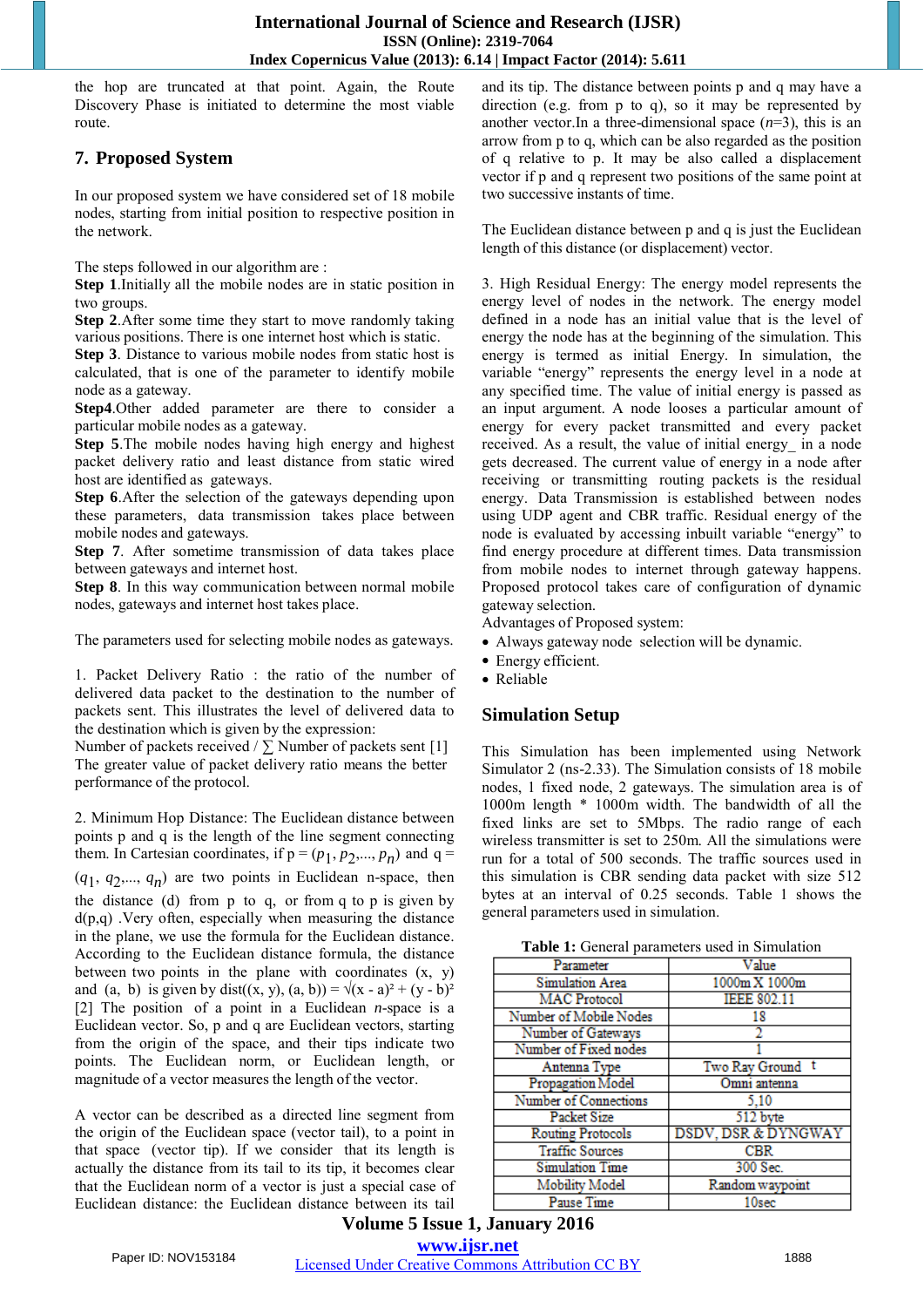#### **International Journal of Science and Research (IJSR) ISSN (Online): 2319-7064 Index Copernicus Value (2013): 6.14 | Impact Factor (2014): 5.611**

The performance of our algorithm is compared with existing strategies like DSDV and DSR in integrated Internet-MANET. The output shows that our proposed algorithm performs better compared to DSDV and DSR routing algorithms. Figure 2 shows a Snapshot of the simulation performed.



**Figure 2:** Simulation Snapshot

## **8. Performance Analysis**

The Performance of different routing protocols are compared with our protocol.

#### **1. Packet Delivery Ratio**

Packet delivery ratio is the ratio of packet that has been successfully received by the destination node to the number of packets that have been transmitted by the source. Higher the packet delivery ratio better is the performance. Figure 3 shows that the performance of our proposed algorithm is better than the existing strategies. Hence the performance of Random Direction model is better in terms of Packet delivery Ratio. The Packet Delivery Ratio is calculated using the formula:

$$
F = \frac{1}{C} \sum_{f=1}^{C} \frac{R_f}{T_f} \tag{3}
$$

*F:* Fraction of successfully delivered packets. *C* : Total number of flows. *f* : Unique flow id. *Rf* : Count of unique packets received from flow *f . Tf* : Count of packets ransmitted to flow *f.*



**Figure 3:** Packet Delivery Ratio

#### **2. Throughput**

Throughput is the amount of packets that are successfully delivered to the destination in a given time period. It is represented in bps. Higher throughput indicates better performance. Throughput is calculated using the formula:

*Throughput= received\_data\*8/DataTransmissionPeriod.* [4] Figure 4 shows that the performance of our proposed strategy is better than the existing strategies.



**Figure 4:** Throughput

3. Average End-to-End Delay: It is defined as the average time taken by the data packets to propagate from source to destination across a MANET. This includes all possible delays caused by buffering during routing discovery latency, queuing at the interface queue, and retransmission delays at the MAC, propagation and transfer times. Figure 5 shows that the performance of our proposed algorithm is better than the existing strategies